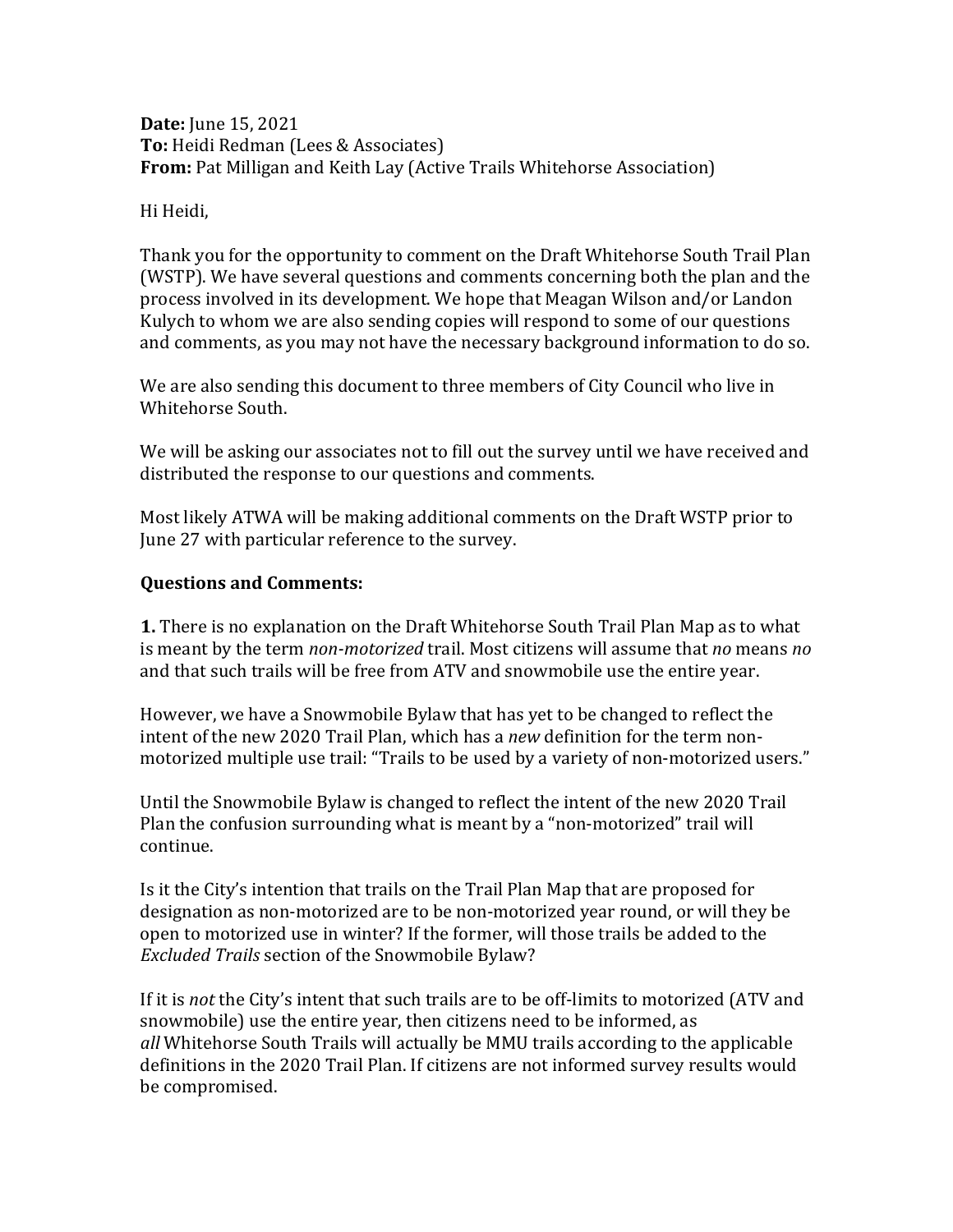**2.** The *only* proposed new Non-Motorized Trail Construction that we can see on the map appears to be in the Whitehorse Copper area. Is this the only one? We ask this only because we may have missed seeing others.

**3.** What is the intended use or uses of the area labelled "Future Singletrack Trail Development that seems to be within the McIntyre Creek Regional Park? Has the City contacted the Friends of McIntyre Creek Association or the Porter Creek Community Association about the possibility of this development?

Was this something that was discussed by the trail task force? Although it has been a long time since its last meeting, our representative on the task force does not recall the subject being mentioned.

There should be no additional trail development in the McIntyre Creek Regional Park until there is a management plan for the park. The park is in danger of being *trailed to death* as it is.

**4.** Why is the Dawson South trail under consideration again as a MMU trail?

All Wolf Creek residences were mailed two City surveys and offered an opportunity to choose between the Dawson North and Dawson South MMU trail options. Based upon 65 completed surveys, council approved the Dawson North MMU trail.

A principal objective of the City Survey was to choose a second MMU trail within the Wolf Creek subdivision from the two Dawson Road options for local use and connectivity: the Harbottle Road MMU trail was the longstanding existing MMU trail.

Why is a third MMU trail in Wolf Creek needed when there are already two approved MMU trails in the area, and heavily used MMU trails along the Alaska Highway that have not vet been officially designated?

The Dawson South trail is the most heavily used trail for non-motorized use within the Wolf Creek subdivision. It traverses an area Zoned as Environmental Protection located within the new Wolf Creek Regional Park. It also traverses a mature spruce forest with many exposed roots, which may be damaged by prolonged ORV use. This trail is located close to the Wolf Creek riparian area and there is a section that has no 30 m setback. 

The proposed non-motorized trails adjacent to the Wolf Creek subdivision will likely not receive as much use as the Dawson south trail because of how far they are from the subdivision; this is another compelling reason to maintain a non-motorized designation for non-motorized trail users who use the Dawson South trail.

Delegates at the final Whitehorse South Task Force meeting were advised by City administration that the Wolf Creek Community Association asked that the Dawson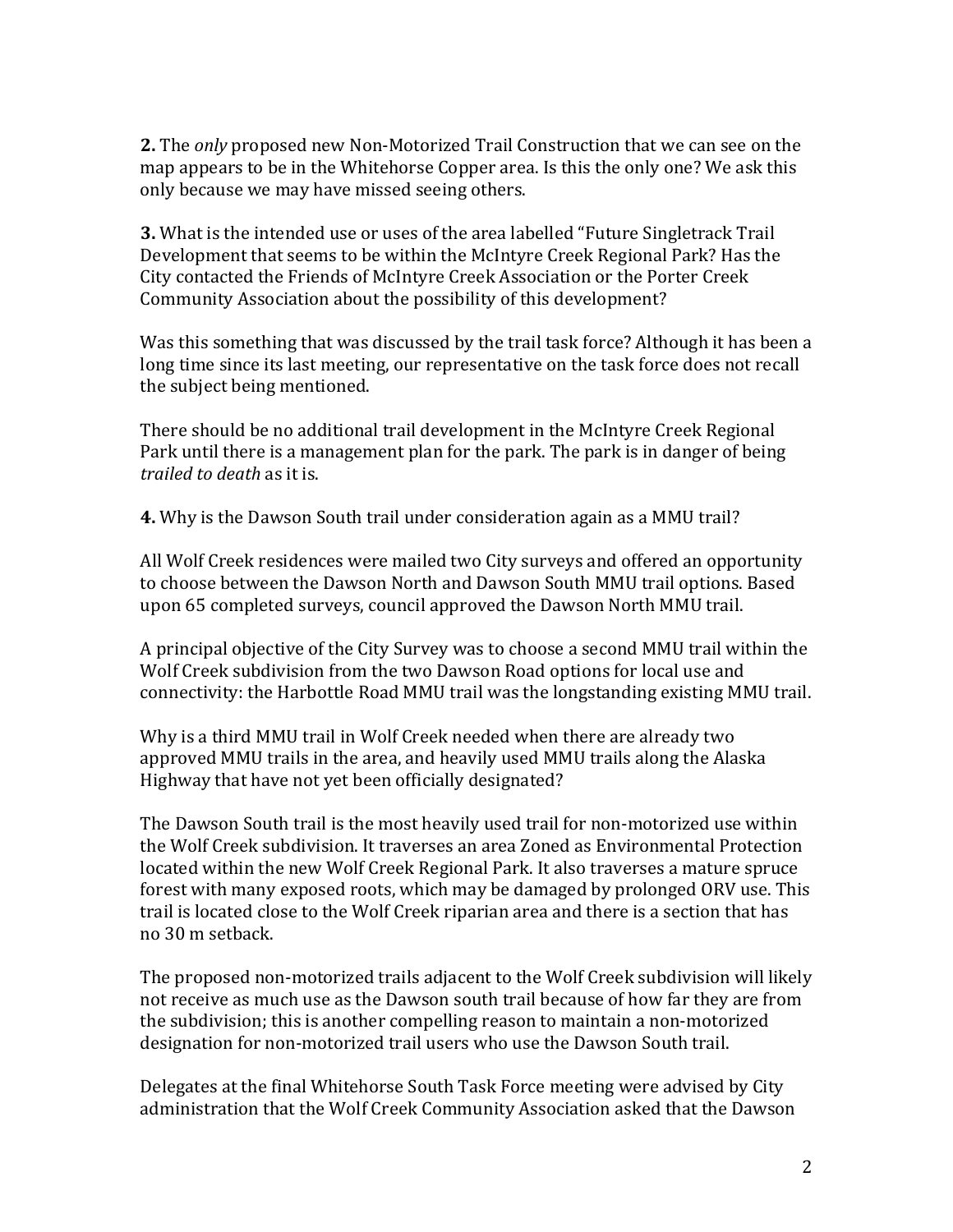South trail be designated as a MMU trail. *This was not the case*! The WCCA indicated it did not support the Dawson South MMU trail both verbally *and* on the maps provided for delegates at the final Whitehorse South Task Force meeting.

A number of other delegates opposed the MMU designation in comments on the maps because of the ecological significance of the Wolf Creek. Delegates were told their map comments would be made available to those members of the public participating in the current trail planning process for Whitehorse South. However, it seems those comments have not been provided.

The Wolf Creek Community Association confirmed its position in the following email.

From: Ken Sylvestre <ken.sylvestre@gmail.com> To: Patrick and Karen Milligan <milligan.p.k@klondiker.com> Cc: Bcc: Date: Tue, 17 Sep 2019 17:23:30 -0700 Subject: WCCA - May 15 meeting minutes Following are the relevant points from May 15th minutes with regard to trails. • Committee (taskforce) disbanded by City • Map showed erroneous designation for Dawson South - Duncan pointed

- **out at City event**
- **WCCA position remains re South Dawson trail**

# **5. Alaska Highway:**

Why are there no trail designations along the Alaska Highway? Whitehorse South delegates strongly requested that the City pursue a safe biking trail off the highway through an MOU with GY Highways and Public Works; this trail could be designated as an MMU trail.

One delegate received conceptual support for the idea from Minister Streicker, but City administration indicated the Alaska Highway was GY land, and designating City trails along it would be a burden for bylaw enforcement. Alaska Highway trails designated by the City would greatly enhance trail connections and user access to trails.

# **6. Environment Protected Area adjacent to Pineridge subdivision:**

Why is the non-motorized trail within the EPA shown as a *proposed* non-motorized trail, when it's an existing trail with trailheads that have City signage indicating the trail is off limits to both ATVs and snowmobiles? As well, there are barriers in place to prevent such use.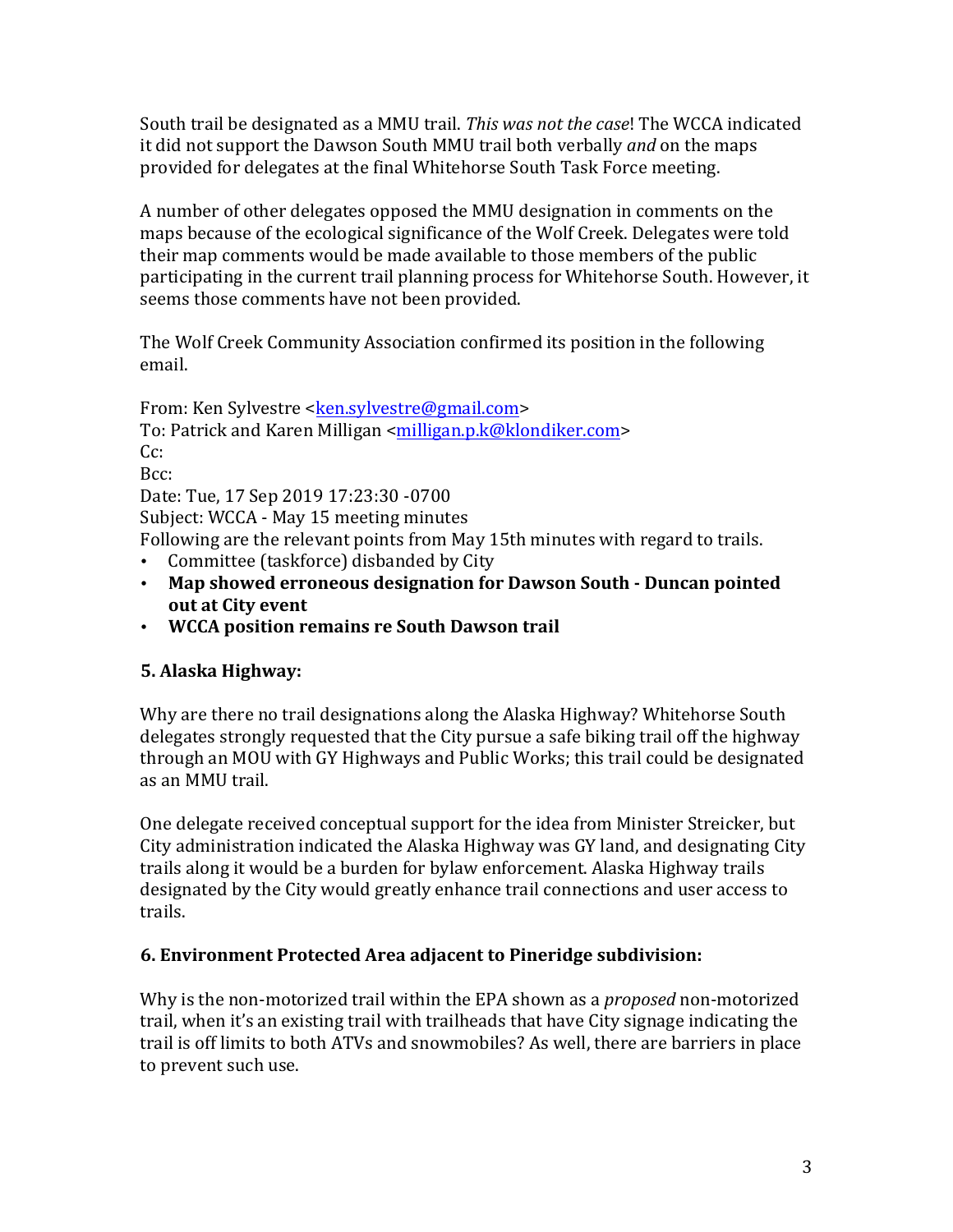**7. Bridge over Wolf Creek:** Based upon the proposed MMU trail along the WP&YR right -of -way is a bridge over Wolf Creek proposed? City administration advised the Wolf Creek Community Association that designated snowmobile or ATV trails that cross creeks require a bridge to address City environmental concerns, and bridge construction triggers a YESAB review.

Assuming a bridge is planned, please defer council approval of the Dawson South and WP&YR MMU trails until a YESAB review is completed. A YESAB review will independently address a number of concerns residents, First Nations, community associations and trail associations have tabled.

**8.** No reasons are given in the survey as to why any of the proposed motorized or non-motorized designations have been suggested. Similarly no reasons have been given as to why the new non-motorized trail construction has been proposed.

Surely if citizens are to make informed decisions about the value of all these proposals this information needs to be provided in the survey. This has not been done and now the value of the responses is questionable.

**9.** Some of the proposed trails are within City Regional Parks, which do not (as yet) have management plans. An explanation should be given as to why the City continues to allow this despite the concerns raised about how inappropriate this process is. 

**10.** Has the Kwanlin Dun given its approval to a non-motorized trail going through its settlement land? Will this so-called non-motorized trail be open to snowmobile use in winter and, if so, has the Kwanlin Dun been made aware of this possibility?

**11.** Does the City have an agreement with White Pass to allow a motorized route alongside a section of its right-of way in Wolf Creek? If so, why not explore additional contemporary rail trail options, which could greatly enhance the Whitehorse South trail planning process?

**12.** The 2020 Trail Plan Action # 19 said that there would be "[improved] mapping of "out and away trails." However, there are no labelled "out and away" trails on the Whitehorse South Trail Plan Map. This oversight needs to be corrected, as it is essential that these trails be identified in the trail plan for the area.

**13.** Action #22 of the 2020 Trail Plan says, "the City should consider a more inclusive public consultation process, that includes *charrette* style public workshops as part of the planning process." It also says that these *charrettes* should "[build] on work done to date."

As there are only two neighbourhood trail plans to complete (Whitehorse South and Whitehorse North), and both had trail task force bodies in place for some time, participants in these *charrettes* would have ample work upon which to build.